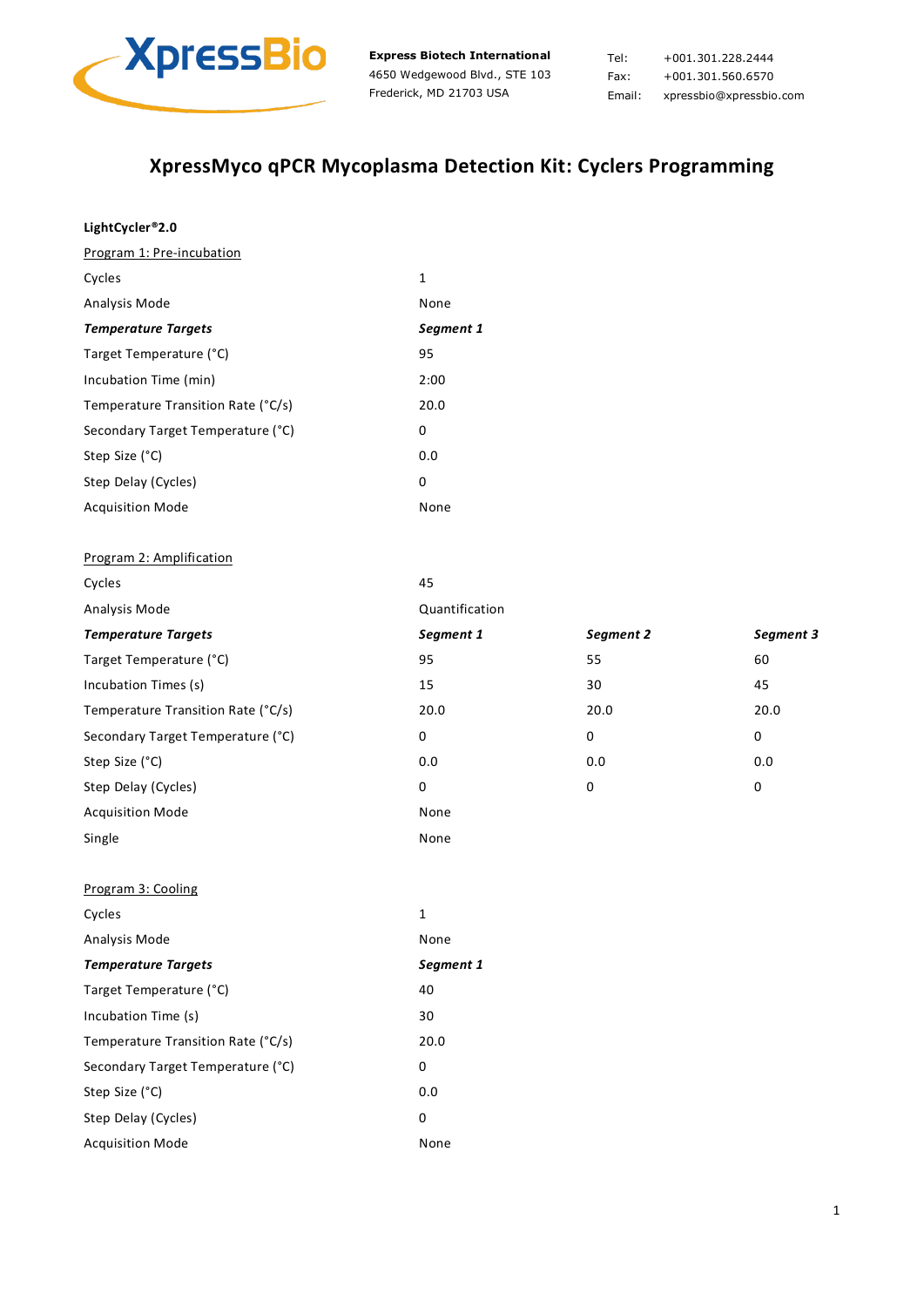

Tel: +001.301.228.2444 Fax: +001.301.560.6570 Email: xpressbio@xpressbio.com

# Result Reading:

- Select the fluorescence channels 1 and 2
- Click on *Quantification* to generate amplification plots and Ct-values
- The threshold will be generated automatically.
- Samples showing no significant increase in the amplification plot can be considered negative.

### **ABI Prism® 7500**

| Detector Settings: |
|--------------------|
|--------------------|

| Target Probe:           | Reporter - FAM/Quencher - none |
|-------------------------|--------------------------------|
| Internal Control Probe: | Reporter - HEX/Quencher - none |

The "ROX Reference" function needs to be disabled, as no ROX dye is included in the mix. Activate both detectors for each well.

Measure fluorescence during annealing.

| Program Step 1: Pre-Incubation |            |
|--------------------------------|------------|
| Setting                        | Hold       |
| Temperature                    | 95°C       |
| Incubation time                | $3:00$ min |

# Program Step 2: Amplification

| Cycles     | 45                             |
|------------|--------------------------------|
| Setting    | Cycle                          |
| Denaturing | 95°C for 30 sec                |
| Annealing  | 55°C for 30 sec & data reading |
| Extension  | $60^{\circ}$ C for 45 sec      |

### Result Reading:

• Enter the following basic settings at the right task bar:

| Data:       | Delta RN vs. Cycle |
|-------------|--------------------|
| Detector:   | FAM and HEX        |
| Line Color: | Well Color         |

• Open a new window with the *Graph Settings* by clicking the right mouse button.

Select the following setting and confirm with ok:

| <b>Real Time Settings:</b> | Linear                |
|----------------------------|-----------------------|
| Y-Axis Post Run Settings:  | Linear and Auto Scale |
| X-Axis Post Run Settings:  | Auto Scale            |
| Display Options:           | 2                     |

- Initiate the calculation of the Ct-values and the graph generation by clicking on Analyze within the report window.
- Pull the threshold line into the graph. Adapt the threshold line to the initial linear section of the positive control reaction.
- Samples showing no Ct-value can be considered as negative.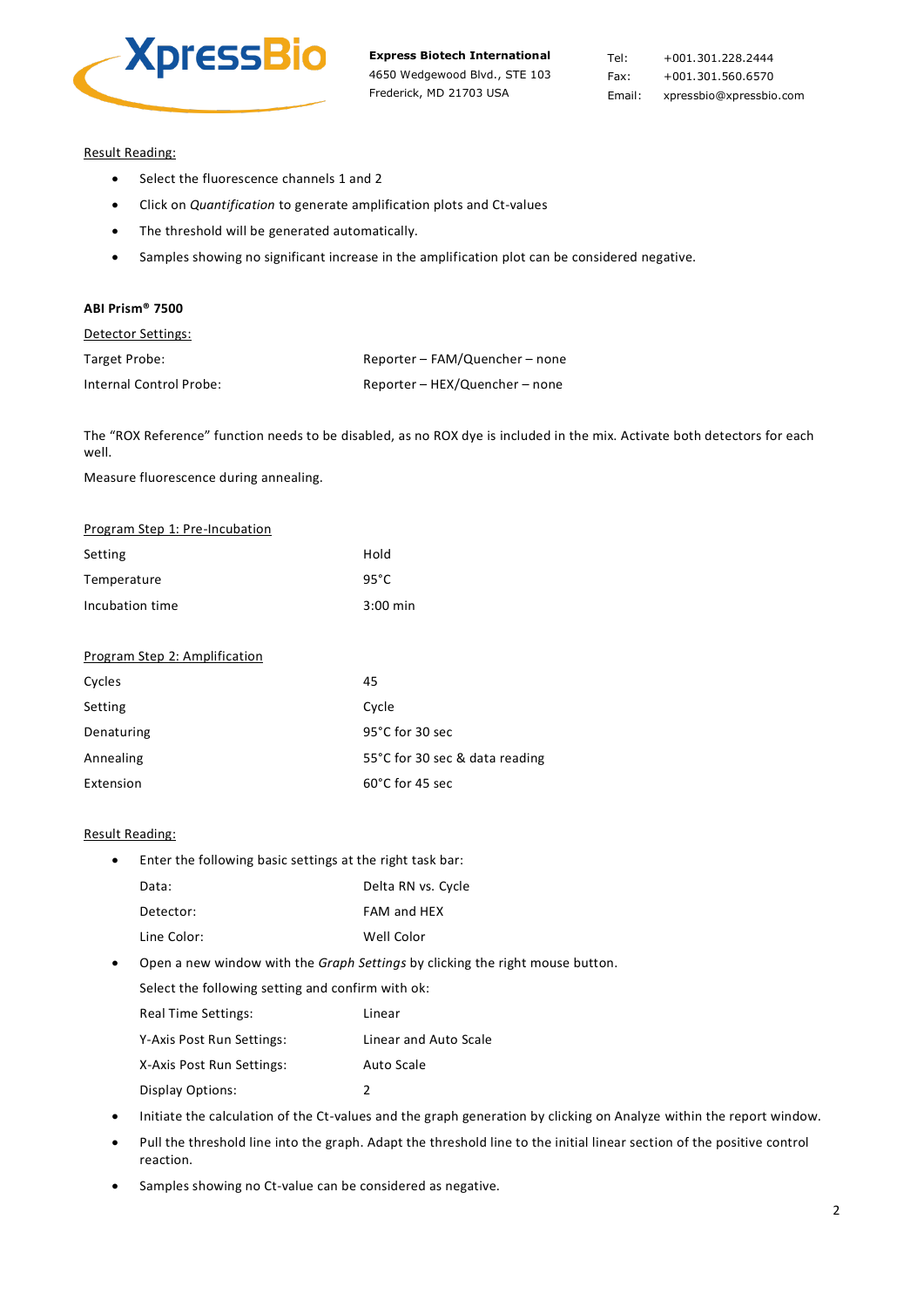

Tel: +001.301.228.2444 Fax: +001.301.560.6570 Email: xpressbio@xpressbio.com

| Rotor-Gene® 6000 (5-plex)                                     |                                                                         |
|---------------------------------------------------------------|-------------------------------------------------------------------------|
| Program Step 1: Pre-Incubation                                |                                                                         |
| Setting                                                       | Hold                                                                    |
| <b>Hold Temperature</b>                                       | $95^{\circ}$ C                                                          |
| <b>Hold Time</b>                                              | 3 min 0 sec                                                             |
| Please check the correct settings for the filter combination: |                                                                         |
| Green filter (510): Mollicutes                                |                                                                         |
| Yellow filter (555): Internal Control                         |                                                                         |
| Program Step 2: Amplification                                 |                                                                         |
| Setting                                                       | Cycling                                                                 |
| Cycles                                                        | 45                                                                      |
| Denaturation                                                  | 95°C for 5 sec                                                          |
| Annealing                                                     | 55°C for 30 sec $\rightarrow$ acquiring to Cycling A (green and yellow) |
| Elongation                                                    | 60°C for 45 sec                                                         |
| <b>Gain Setting</b>                                           | Automatic (auto gain)                                                   |
| Slope Correct                                                 | Activated                                                               |
| Ignore First                                                  | Deactivated                                                             |

# Result Reading:

- Open the menu *Analysis*
- Check the required filer set (green and yellow) according to the following table and start data analysis by doubleclicking.
- The following windows will appear:

*Quantitation Analysis – Cycling A* (green or yellow)

*Quant. Results – Cycling A* (green or yellow)

*Standard Curve – Cycling A* (green or yellow)

• In the window *Quantitation Analysis*, select first *linear scale* and then *slope correct*

Threshold setup (not applicable if a standard curve was included in parallel and auto threshold was selected)

- In window CT Calculation set the threshold value 0-1
- Pull the threshold line into the graph. Adapt the threshold line to the initial linear section of the positive control reaction.
- The Ct-values can be taken from the window *Quant. Results.*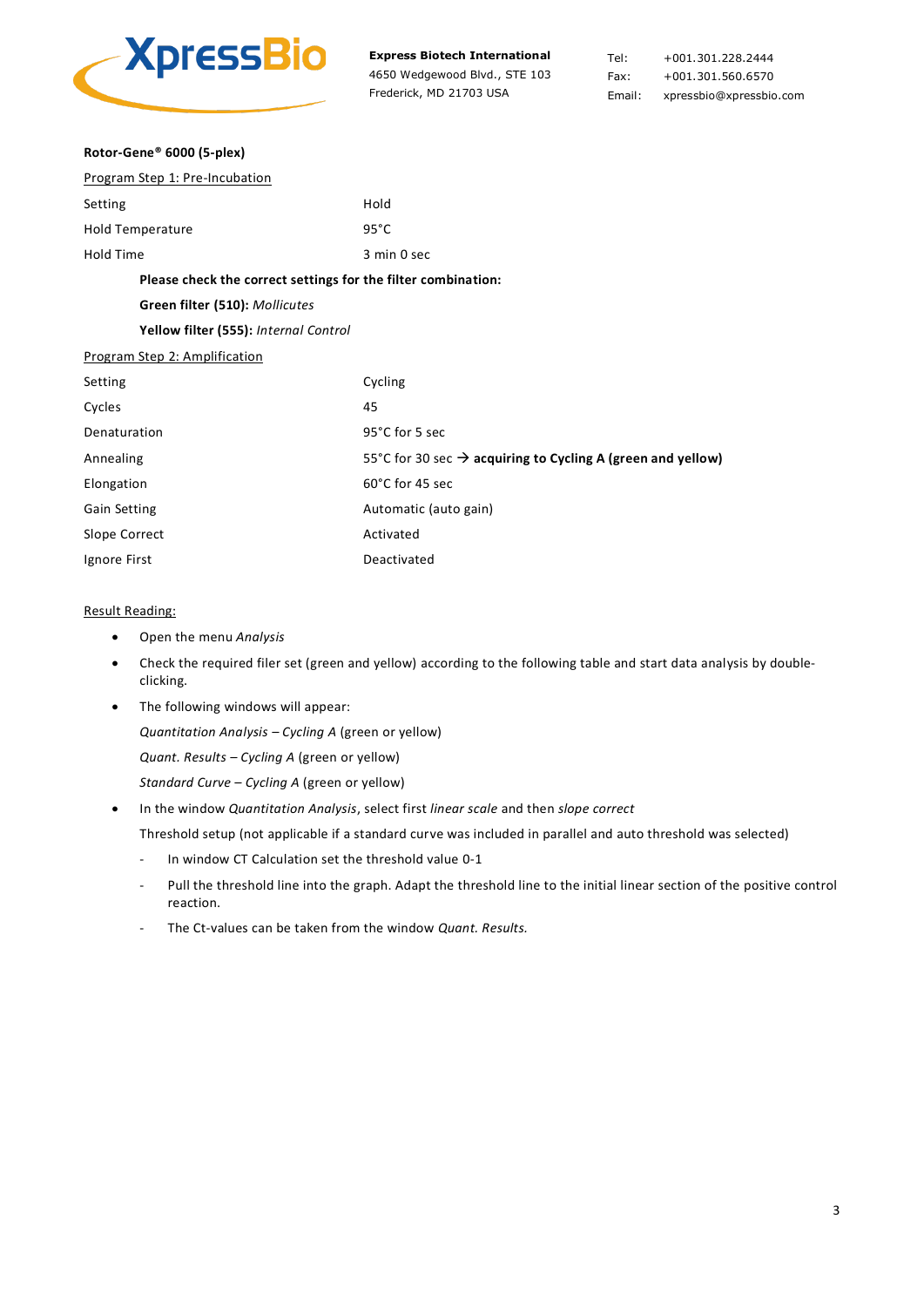

Tel: +001.301.228.2444 Fax: +001.301.560.6570 Email: xpressbio@xpressbio.com

# **Mx3005P®**

- Go to the setup menu, click on "Plate Setup," check all positions which apply.
- Click on "Collect Fluorescence Data" and check FAM and HEX.
- Corresponding to the basic settings the "Reference Dye" function should be deactivated.
- Specify the type of sample (negative or positive control, sample, standard) at "well type"
- Edit the temperature profile at the "Thermal Profile Design":

| Segment 1: | 95°C for 3 min                        |
|------------|---------------------------------------|
| Segment 2: |                                       |
| Denaturing | $95^{\circ}$ C for 30 sec             |
| Annealing  | 55°C for 30 sec & data collection end |
| Extension  | 60°C for 45 sec                       |
| 45 cycles  |                                       |

• At menu "Run Status" select "Run" and start the cycler by pushing "Start"

# **Data Analysis**

- In the window "Analysis" tab on "Analysis Selection/Setup" to analyze the marked positions.
- Ensure that in window "Algorithm enhancement" all options are activated"

Amplification-based threshold

- Adaptive baseline
- Moving Average
- Click on "Results" and "Amplification Plots: for an automatic threshold
- Read the Ct values at "Text Report"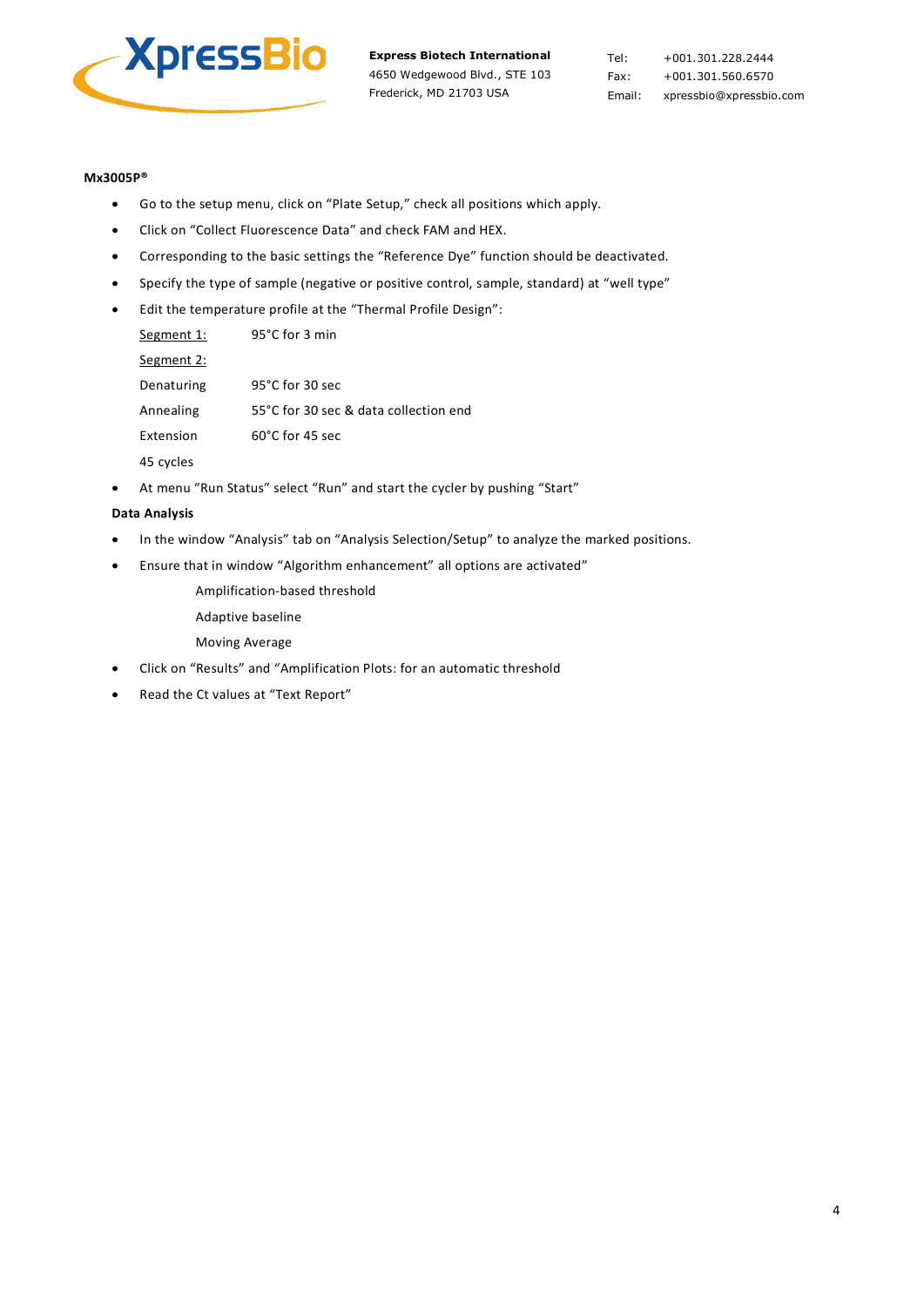

Tel: +001.301.228.2444 Fax: +001.301.560.6570 Email: xpressbio@xpressbio.com

### **LightCycler®480**

# **Before starting the LC480, make sure that the filter setting is correct:**

Instrument I: *Mollicutes* → 533nm, Internal Control → 568 nm Instrument II: *Mollicutes* → 510nm, Internal Control → 580 nm

Program 1: Pre-Incubation

| Cycles                             | 1         |
|------------------------------------|-----------|
| Analysis Mode                      | None      |
| <b>Temperature Targets</b>         | Segment 1 |
| Target Temperature (°C)            | 95        |
| Incubation time (min)              | 3:00      |
| Temperature Transition Rate (°C/s) | 4.4       |
| Secondary Target Temperature (°C)  | 0         |
| Step Size (°C)                     | 0.0       |
| Step Delay (Cycles)                | 0         |
| <b>Acquisition Mode</b>            | None      |

# Program 2: Amplification

| Cycles                             | 45             |           |           |
|------------------------------------|----------------|-----------|-----------|
| Analysis Mode                      | Quantification |           |           |
| <b>Temperature Targets</b>         | Segment 1      | Segment 2 | Segment 3 |
| Target Temperature (°C)            | 95             | 55        | 60        |
| Incubation time (s)                | 30             | 30        | 45        |
| Temperature Transition Rate (°C/s) | 4.4            | 2.2       | 4.4       |
| Secondary Target Temperature (°C)  | 0              | 0         | 0         |
| Step Size (°C)                     | 0.0            | 0.0       | 0.0       |
| Step Delay (Cycles)                | 0              | 0         | 0         |
| <b>Acquisition Mode</b>            | None           | Single    | None      |

# Program 3: Cooling

| Cycles                             | 1         |
|------------------------------------|-----------|
| Analysis Mode                      | None      |
| <b>Temperature Targets</b>         | Segment 1 |
| Target Temperature (°C)            | 40        |
| Incubation time (s)                | 30        |
| Temperature Transition Rate (°C/s) | 2.2       |
| Secondary Target Temperature (°C)  | 0         |
| Step Delay (Cycles)                | 0         |
| <b>Acquisition Mode</b>            | None      |